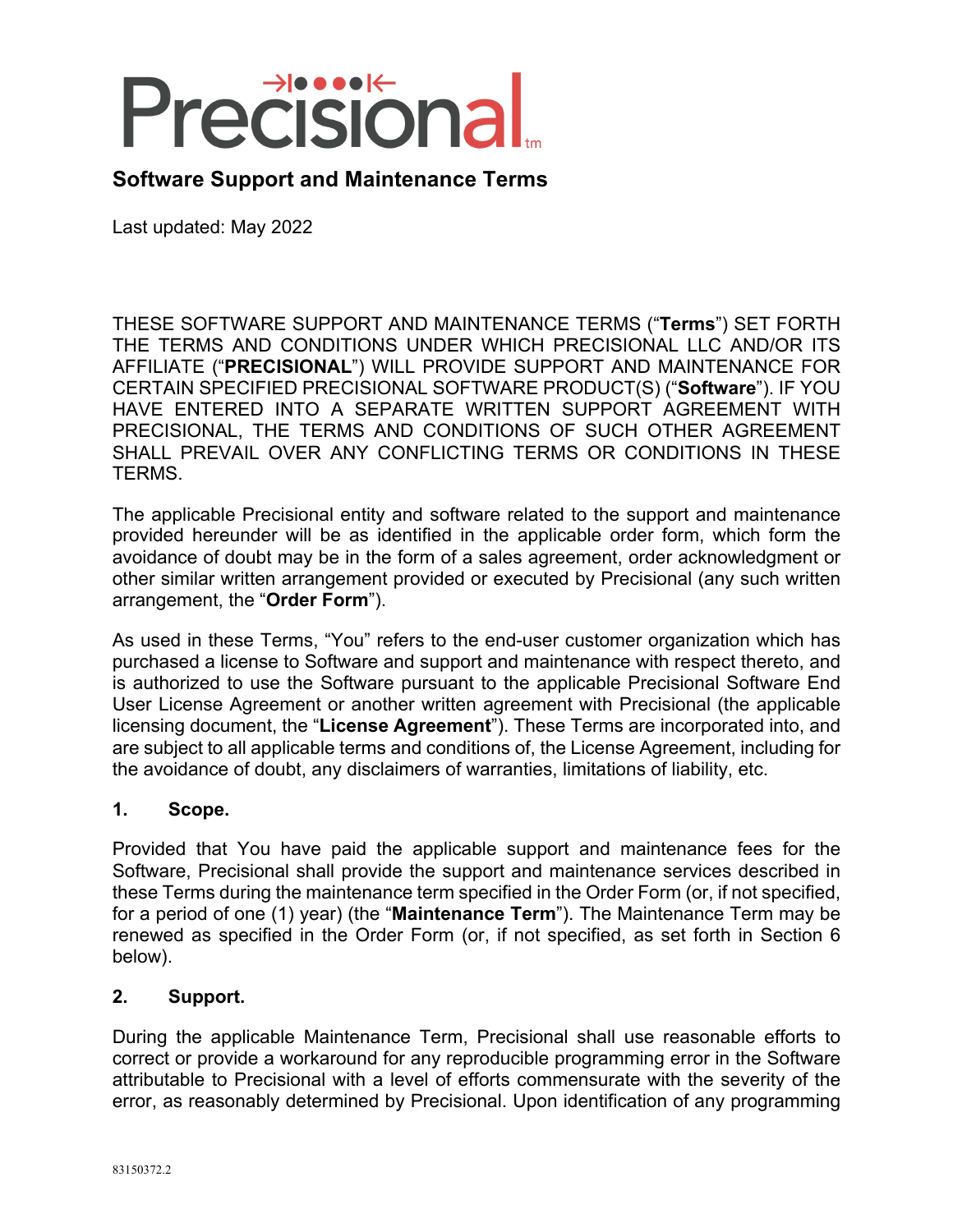error, You shall promptly notify Precisional of such error and shall provide Precisional with enough information to reproduce the error, including a listing of output and any other data that Precisional may reasonably request in order to reproduce the error and operating conditions under which the error occurred or was discovered. Precisional shall not be responsible for correcting any errors not attributable to Precisional. For certain Software, Precisional may provide additional or different support services or procedures as set forth in the applicable Software documentation, support handbook, or other written documentation provided by Precisional, if any (the "**Additional Support Documentation**"). If there is any conflict between these Terms and such Additional Support Documentation with respect to the description of support services or procedures, the provisions of such Additional Support Documentation will prevail. You agree and acknowledge that Precisional may use third parties to the provide support and maintenance services on its behalf. You expressly consent to Precisional permitting such third parties to access Your information and data to perform the support and maintenance services for You.

# **3. Updates and Upgrades.**

During the applicable Maintenance Term, You shall be entitled to receive all upgrades and updates to the Software that are publicly released by Precisional. The contents and timing of all upgrades and updates will be decided by Precisional in its sole discretion. Any such updates and upgrades will be deemed to be "Software" and licensed to You under the terms and conditions of the License Agreement. Updates and upgrades exclude new versions of the software designated by Precisional by a change to the left of the decimal in the version number (e.g., 1.x to 2.x), and any separate modules and other functionality for which Precisional charges a separate fee.

# **4. Limitations and Exceptions.**

The following matters are not covered (and Precisional will not have any obligations with respect to such matters) pursuant to these Terms:

**4.1** Any Software for which support and maintenance fees have not been paid;

**4.2** Any problem resulting from the misuse, improper use, alteration or damage of the Software;

**4.3** Any problem caused by modifications of the Software not made or authorized by Precisional;

**4.4** Any problem resulting from any hardware component of Your system or any software not developed by Precisional, including, without limitation: any computers, disk drives, operating systems, network hardware or software, database or any other hardware or third party software;

**4.5** Any problem resulting from the combination of the Software with other programming or equipment to the extent that such combination has not been approved by Precisional; and